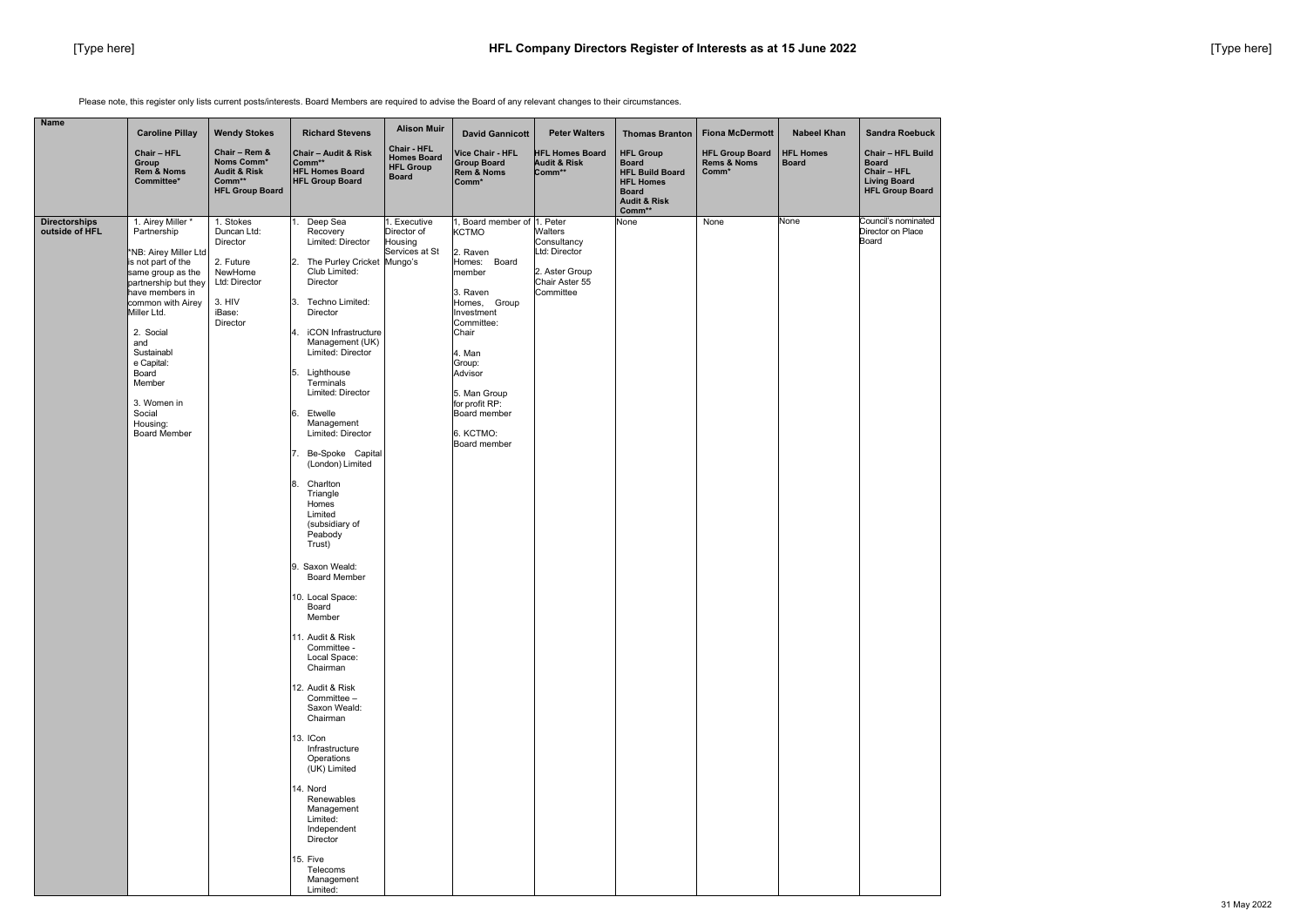| <b>Name</b>                                                                                                                                                                                | <b>Caroline Pillay</b><br><b>Chair - HFL</b><br>Group                         | <b>Wendy Stokes</b><br>Chair - Rem &<br>Noms Comm*          | <b>Richard Stevens</b><br>Chair - Audit & Risk<br>Comm**                               | <b>Alison Muir</b><br>Chair - HFL<br><b>Homes Board</b><br><b>HFL Group</b> | <b>David Gannicott</b><br><b>Vice Chair - HFL</b><br><b>Group Board</b> | <b>Peter Walters</b><br><b>HFL Homes Board</b><br><b>Audit &amp; Risk</b>                                              | <b>Thomas Branton</b><br><b>HFL Group</b><br><b>Board</b>                                       | <b>Fiona McDermott</b><br><b>HFL Group Board</b><br><b>Rems &amp; Noms</b> | <b>Nabeel Khan</b><br><b>HFL Homes</b><br><b>Board</b>                         | <b>Sandra Roebuck</b><br><b>Chair - HFL Build</b><br><b>Board</b> |
|--------------------------------------------------------------------------------------------------------------------------------------------------------------------------------------------|-------------------------------------------------------------------------------|-------------------------------------------------------------|----------------------------------------------------------------------------------------|-----------------------------------------------------------------------------|-------------------------------------------------------------------------|------------------------------------------------------------------------------------------------------------------------|-------------------------------------------------------------------------------------------------|----------------------------------------------------------------------------|--------------------------------------------------------------------------------|-------------------------------------------------------------------|
|                                                                                                                                                                                            | <b>Rem &amp; Noms</b><br>Committee*                                           | <b>Audit &amp; Risk</b><br>Comm**<br><b>HFL Group Board</b> | <b>HFL Homes Board</b><br><b>HFL Group Board</b>                                       | <b>Board</b>                                                                | <b>Rem &amp; Noms</b><br>Comm*                                          | Comm**                                                                                                                 | <b>HFL Build Board</b><br><b>HFL Homes</b><br><b>Board</b><br><b>Audit &amp; Risk</b><br>Comm** | Comm*                                                                      |                                                                                | Chair - HFL<br><b>Living Board</b><br><b>HFL Group Board</b>      |
|                                                                                                                                                                                            |                                                                               |                                                             | Independent<br>Director<br>16. Euro<br>Horizons<br>Management<br>Limited -<br>Director |                                                                             |                                                                         |                                                                                                                        |                                                                                                 |                                                                            |                                                                                |                                                                   |
| Interest in current<br>transactions with<br><b>HFL</b>                                                                                                                                     | None                                                                          | None                                                        | None                                                                                   | None                                                                        | None                                                                    | None                                                                                                                   | None                                                                                            | None                                                                       | None                                                                           | None                                                              |
| <b>Potential LB</b><br><b>Lambeth Interest in</b><br>proposed<br>transactions with<br><b>HFL</b>                                                                                           | None                                                                          | None                                                        | None                                                                                   | None                                                                        | None                                                                    | None                                                                                                                   | ocal government<br>responsible for HFL<br>Client role                                           | None                                                                       | Employee of LB<br>Lambeth.<br>Director - Economy,<br><b>Culture and Skills</b> | None                                                              |
| <b>Association with</b><br>advisor to HFL                                                                                                                                                  | None                                                                          | None                                                        | None                                                                                   | None                                                                        | None                                                                    | None                                                                                                                   | None                                                                                            | None                                                                       | None                                                                           | None                                                              |
| <b>Position with</b><br>regulator/trade<br>body etc.                                                                                                                                       | None                                                                          | None                                                        | None                                                                                   | None                                                                        |                                                                         | Member of the<br>Chartered Institute<br>of Housing but have<br>no 'position of<br>general<br>control or<br>management' | None                                                                                            | None                                                                       | None                                                                           | None                                                              |
| <b>Position with</b><br>pension fund                                                                                                                                                       | None                                                                          | None                                                        | None                                                                                   | None                                                                        | None                                                                    | None                                                                                                                   | None                                                                                            | None                                                                       | None                                                                           | None                                                              |
| <b>Association with</b><br>pension fund                                                                                                                                                    | None                                                                          | None                                                        | None                                                                                   | None                                                                        | None                                                                    | None                                                                                                                   | None                                                                                            | None                                                                       | None                                                                           | None                                                              |
| <b>Association with</b><br>investment<br>organisation                                                                                                                                      | None                                                                          | None                                                        | None                                                                                   | None                                                                        | None                                                                    | None                                                                                                                   | None                                                                                            | None                                                                       | None                                                                           | None                                                              |
| Ability to profit<br>from relationship<br>with HFL                                                                                                                                         | None that I am<br>aware of at this<br>point of completing<br>this declaration | None                                                        | None                                                                                   | None                                                                        | None                                                                    | None                                                                                                                   | None                                                                                            | None                                                                       | None                                                                           | None                                                              |
| Any other<br>circumstances that<br>could lead to a<br>conflict of interest<br>or duties including<br>whether you are<br>related to any other<br>HFL Board Member<br>or HFL/LBL<br>employee | None that I am<br>aware of at this<br>point of completing<br>this declaration | None                                                        | None                                                                                   | None                                                                        | None                                                                    | None                                                                                                                   | None                                                                                            | None                                                                       | None                                                                           | None                                                              |